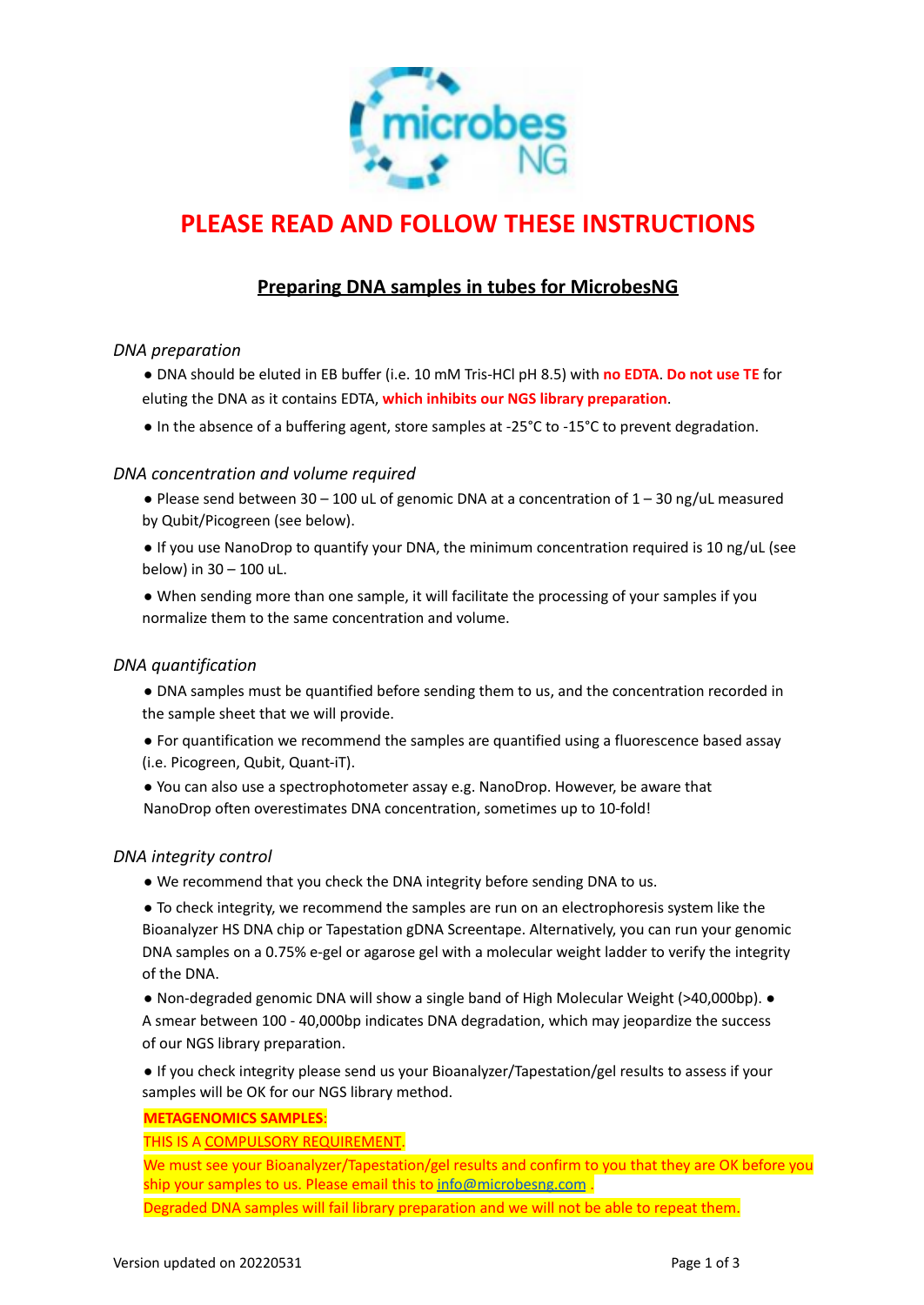# *Preparing DNA tube for MicrobesNG*

● DNA samples should be sent in **microfuge size** screw cap tubes. WE CAN ONLY PROCESS MICROFUGE SIZE TUBES (i.e. tubes that can fit in a standard benchtop centrifuge rotor, please do NOT use wider storage tubes that do not fit in standard rotors).

● If you don't have access to screw cap tubes, please put samples in 1.5-2mL microfuge tubes wrapped in parafilm to minimize the likelihood of samples opening in transit and delaying your order. Please do **NOT** send DNA in 0.5mL or 0.2mL tubes! (see **Picture 1**).

### **PICTURE 1**. TUBES TO USE TO SEND DNA



● Type and print the allocated barcode numbers and attach them to your sample tubes **lengthwise**, NOT AROUND the tube (see **Picture 2**). If you don't have a label printer, please use normal paper and a printer and attach the label to the tube with transparent tape (e.g. Sellotape). • If you are sending >20 DNA samples, these should be sent in a 96-well PCR plate (contact us at info@microbesng.com for more information).



#### **PICTURE 2**. HOW TO STICK LABEL ON TUBE